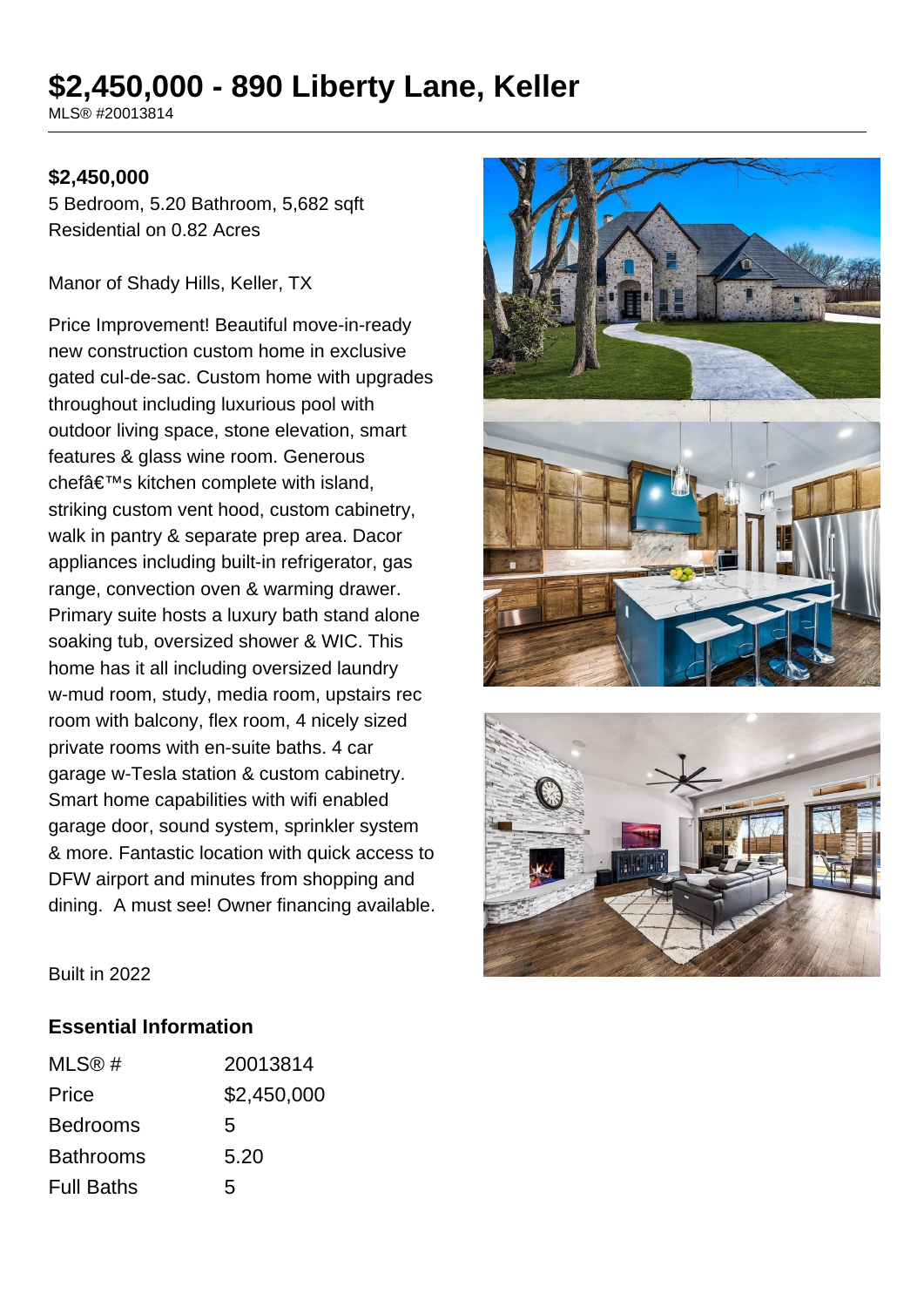| <b>Half Baths</b>     | 2                              |
|-----------------------|--------------------------------|
| <b>Square Footage</b> | 5,682                          |
| Acres                 | 0.82                           |
| <b>Year Built</b>     | 2022                           |
| <b>Type</b>           | Residential                    |
| Sub-Type              | <b>Single Family Residence</b> |
| <b>Style</b>          | Traditional                    |
| <b>Status</b>         | Active                         |
|                       |                                |

## **Community Information**

| Address      | 890 Liberty Lane            |
|--------------|-----------------------------|
| Subdivision  | <b>Manor of Shady Hills</b> |
| City         | Keller                      |
| County       | Tarrant                     |
| <b>State</b> | <b>TX</b>                   |
| Zip Code     | 76248                       |

#### **Amenities**

| <b>Utilities</b> | City Sewer, City Water, Electricity Connected                                                                                                  |
|------------------|------------------------------------------------------------------------------------------------------------------------------------------------|
| <b>Features</b>  | Gated                                                                                                                                          |
| # of Garages     | 4                                                                                                                                              |
| Garages          | Additional Parking, Epoxy Flooring, Electric Vehicle Charging Station(s),<br>Garage Door Opener, Garage, Garage Faces Side, Oversized, Storage |
| Has Pool         | Yes                                                                                                                                            |
| Pool             | Heated, In Ground, Salt Water, Separate Spa/Hot Tub, Waterfall                                                                                 |

#### **Interior**

Interior Features Cable TV Available, Built-in Features, Built-in Wine Cooler, Chandelier, Double Vanity, Decorative Lighting, Dry Bar, Eat-in Kitchen, Flat Screen Wiring, High Speed Internet Available, Kitchen Island, Multiple Staircases, Natural Woodwork, Open Floorplan, Pantry, Smart Home System, Sound System Wiring, Vaulted Ceiling(s), Wet Bar, Walk-In Closet(s), Wired for Data Appliances Home Theater Heating Central, Natural Gas Fireplace Yes # of Fireplaces 2 Fireplaces Gas Logs, Gas Starter Stories Two